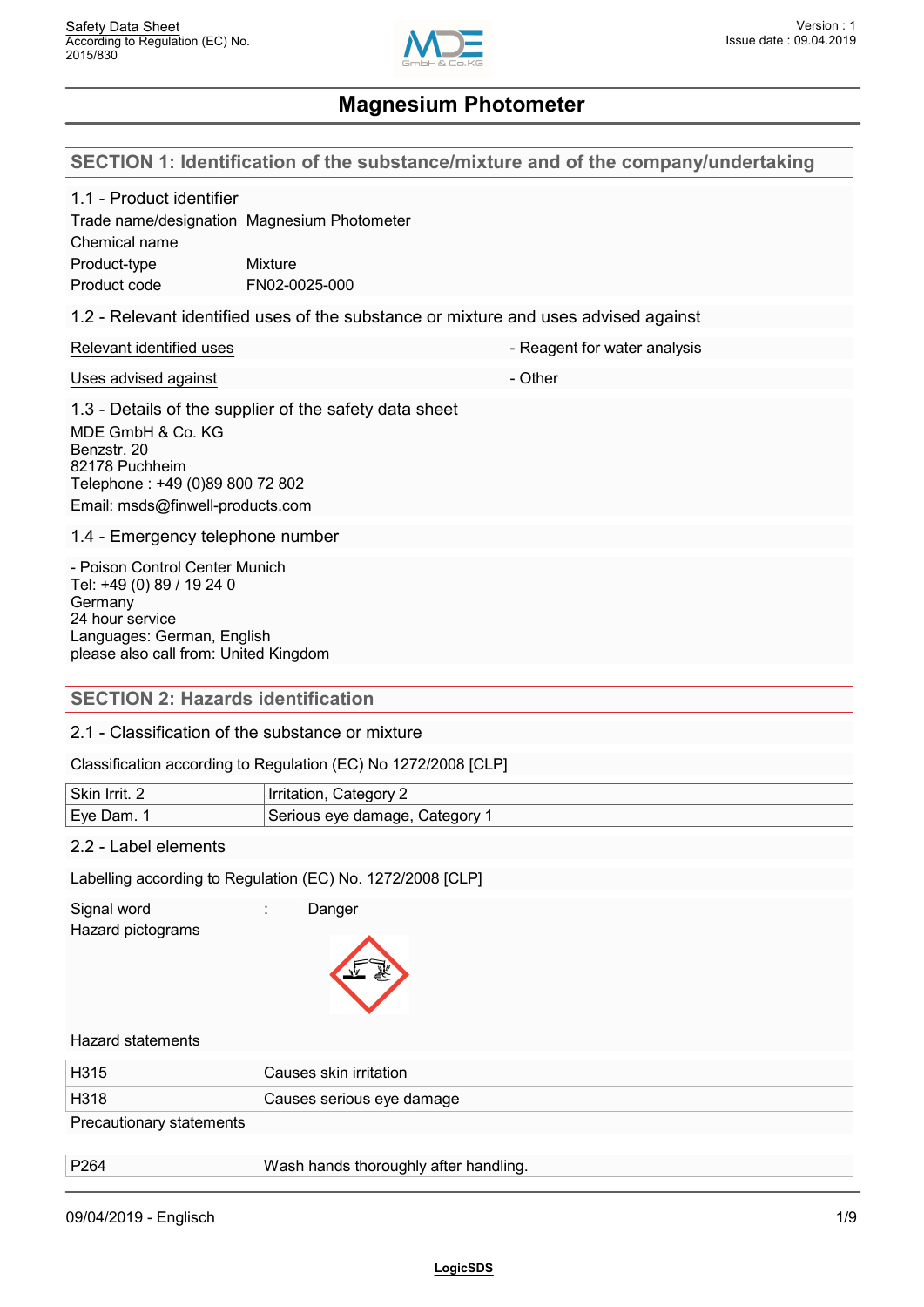

| P <sub>280</sub>    | Wear protective gloves, protective clothing, eye protection.                                                                        |
|---------------------|-------------------------------------------------------------------------------------------------------------------------------------|
| P302+P352           | IF ON SKIN: Wash with plenty of water and soap.                                                                                     |
| P305+P351+P338      | IF IN EYES: Rinse cautiously with water for several minutes. Remove contact lenses,<br>if present and easy to do. Continue rinsing. |
| P310                | Immediately call a POISON CENTER, a doctor.                                                                                         |
| P332+P313           | If skin irritation occurs: Get medical advice/attention.                                                                            |
| P362+P364           | Take off contaminated clothing and wash it before reuse.                                                                            |
| EUH-phrases         | None                                                                                                                                |
| 2.3 - Other hazards |                                                                                                                                     |
| PBT-substance.      | - No information available.                                                                                                         |

vPvB-substance.  $\blacksquare$ 

Other hazards which do not result in classification - No information available.

# **SECTION 3: Composition / information on ingredients**

#### 3.1 - Substances

#### Not applicable

#### 3.2 - Mixtures

- The percentage of lithium hydroxide monohydrate is given based on lithium hydroxide.

| Chemical name                    | No                                                    | ℅        | Class                                                                  | Spec. concentrations |
|----------------------------------|-------------------------------------------------------|----------|------------------------------------------------------------------------|----------------------|
| Lithium hydroxide<br>monohydrate | CAS No.:1310-66-3<br>Index No.:<br>l EC No.:215-183-4 | $\leq 5$ | Acute Tox, 4 Oral - H302<br>Skin Corr. 1B - H314                       | Not applicable       |
| Calcium iodate monohydrate       | CAS No.:10031-32-0<br>Index No.:<br>EC No.:232-191-3  | $\leq 5$ | Eye Irrit. 2 - H319<br>Skin Irrit. 2 - H315<br>STOT SE 3 (H335) - H335 | Not applicable       |

## **SECTION 4: First aid measures**

#### 4.1 - Description of first aid measures

| Following inhalation                                              | - Provide fresh air.                                                                                                                                           |
|-------------------------------------------------------------------|----------------------------------------------------------------------------------------------------------------------------------------------------------------|
|                                                                   | - When in doubt or if symptoms are observed, get medical<br>advice.                                                                                            |
| Following skin contact                                            | - After contact with skin, wash immediately with plenty of water<br>and soap.<br>- In case of skin irritation, consult a physician.                            |
| After eye contact                                                 | - In case of contact with eyes flush immediately with plenty of<br>flowing water for 10 to 15 minutes holding eyelids apart and<br>consult an ophthalmologist. |
| After ingestion                                                   | - Rinse mouth thoroughly with water.<br>- Do NOT induce vomiting.                                                                                              |
| 4.2 - Most important symptoms and effects, both acute and delayed |                                                                                                                                                                |
| Symptoms and effects - Following inhalation                       | - No information available.                                                                                                                                    |
| Symptoms and effects - Following skin contact                     | - Causes skin irritation.                                                                                                                                      |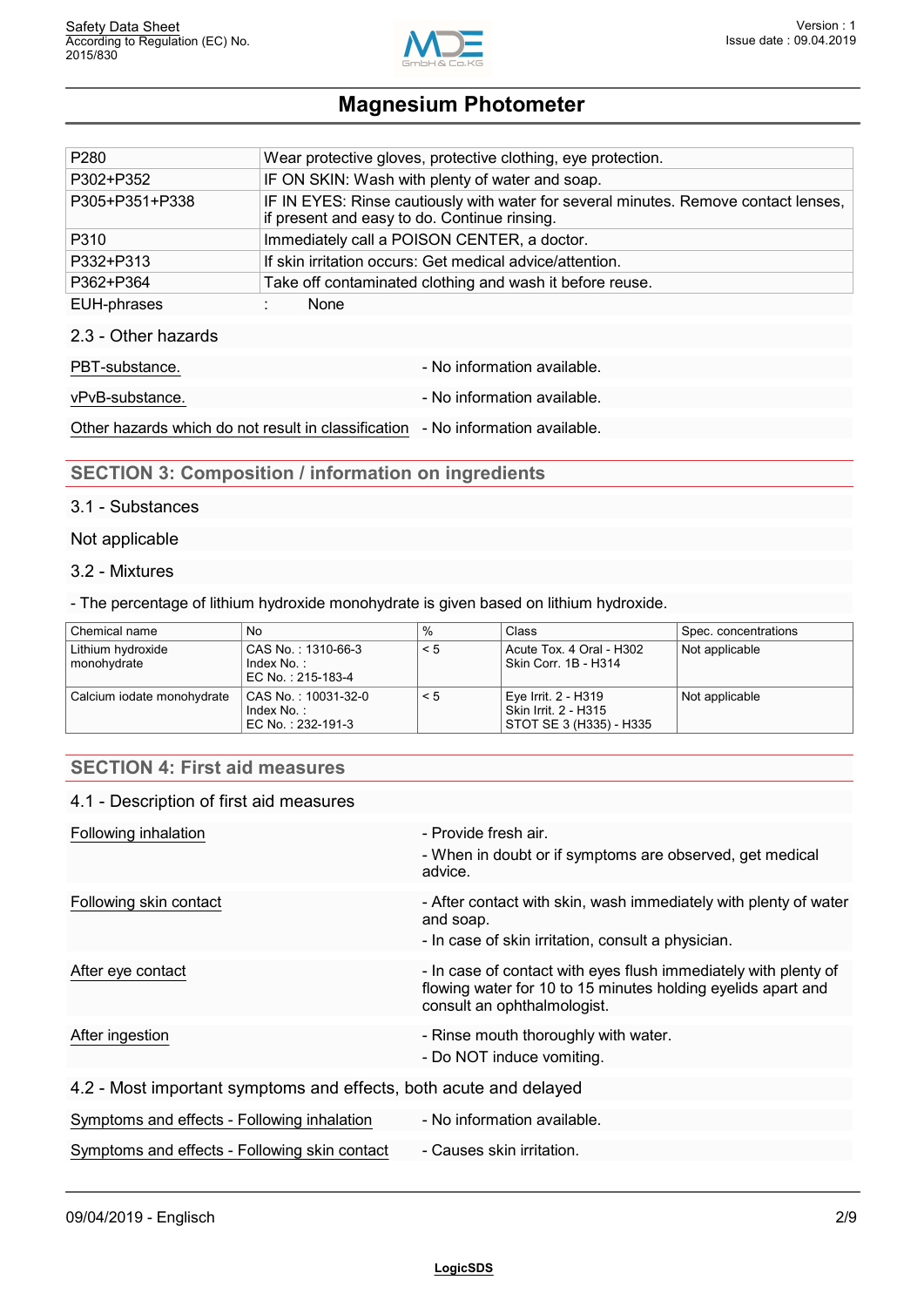

Symptoms and effects - After eye contact - Serious eye damage/eye irritation

Symptoms and effects - After ingestion - No information available.

### 4.3 - Indication of any immediate medical attention and special treatment needed

- Treat symptomatically.

## **SECTION 5: Firefighting measures**

#### 5.1 - Extinguishing media

| Suitable extinguishing media                                | - ABC-powder<br>- Carbon dioxide (CO2)<br>- Foam<br>- Extinguishing powder |
|-------------------------------------------------------------|----------------------------------------------------------------------------|
| Unsuitable extinguishing media                              | - Full water jet                                                           |
| 5.2 - Special hazards arising from the substance or mixture |                                                                            |
| Special hazards arising from the substance or<br>mixture    | - No information available.                                                |
| Hazardous decomposition products                            | - Carbon dioxide (CO2)<br>- Carbon monoxide                                |

- Nitrogen oxides (NOx)

#### 5.3 - Advice for firefighters

- Co-ordinate fire-fighting measures to the fire surroundings.

## **SECTION 6: Accidental release measures**

| - Use personal protection equipment.<br>For non-emergency personnel<br>- No information available.<br>For emergency responders<br>6.2 - Environmental precautions<br>- No information available.<br>6.3 - Methods and material for containment and cleaning up<br>- No information available.<br>Methods and material for containment<br>Methods and material for cleaning up<br>- Take up mechanically.<br>- Wash with plenty of water.<br>- No information available.<br>Inappropriate techniques<br>6.4 - Reference to other sections<br>- Disposal: see section 13<br>- Personal protection equipment: see section 8 | 6.1 - Personal precautions, protective equipment and emergency procedures |  |
|--------------------------------------------------------------------------------------------------------------------------------------------------------------------------------------------------------------------------------------------------------------------------------------------------------------------------------------------------------------------------------------------------------------------------------------------------------------------------------------------------------------------------------------------------------------------------------------------------------------------------|---------------------------------------------------------------------------|--|
|                                                                                                                                                                                                                                                                                                                                                                                                                                                                                                                                                                                                                          |                                                                           |  |
|                                                                                                                                                                                                                                                                                                                                                                                                                                                                                                                                                                                                                          |                                                                           |  |
|                                                                                                                                                                                                                                                                                                                                                                                                                                                                                                                                                                                                                          |                                                                           |  |
|                                                                                                                                                                                                                                                                                                                                                                                                                                                                                                                                                                                                                          |                                                                           |  |
|                                                                                                                                                                                                                                                                                                                                                                                                                                                                                                                                                                                                                          |                                                                           |  |
|                                                                                                                                                                                                                                                                                                                                                                                                                                                                                                                                                                                                                          |                                                                           |  |
|                                                                                                                                                                                                                                                                                                                                                                                                                                                                                                                                                                                                                          |                                                                           |  |
|                                                                                                                                                                                                                                                                                                                                                                                                                                                                                                                                                                                                                          |                                                                           |  |
|                                                                                                                                                                                                                                                                                                                                                                                                                                                                                                                                                                                                                          |                                                                           |  |
|                                                                                                                                                                                                                                                                                                                                                                                                                                                                                                                                                                                                                          |                                                                           |  |
|                                                                                                                                                                                                                                                                                                                                                                                                                                                                                                                                                                                                                          | <b>SECTION 7: Handling and storage</b>                                    |  |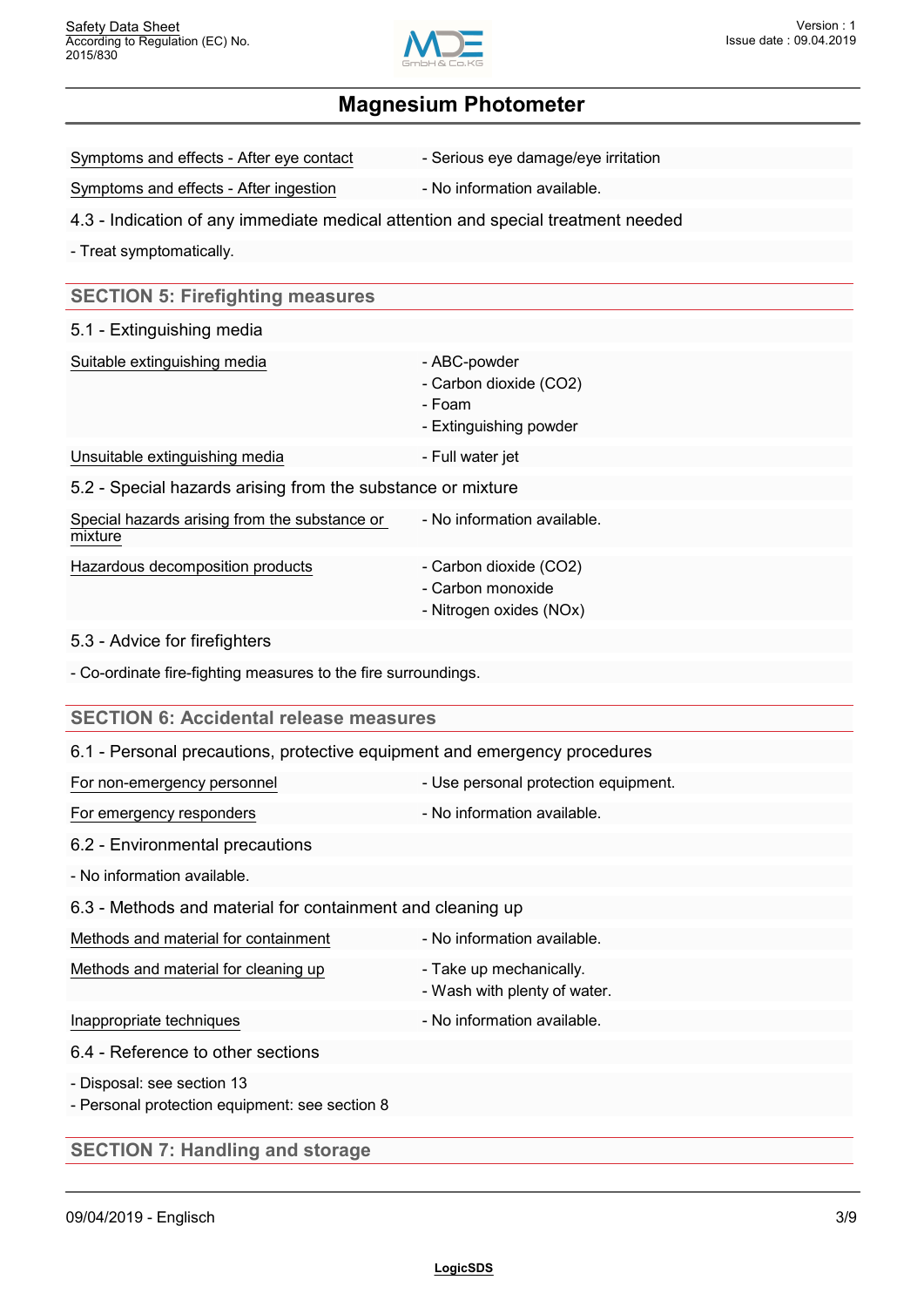

| 7.1 - Precautions for safe handling                                      |                                                                                                                                                                                                                                                                                                                   |  |
|--------------------------------------------------------------------------|-------------------------------------------------------------------------------------------------------------------------------------------------------------------------------------------------------------------------------------------------------------------------------------------------------------------|--|
| Recommendation                                                           | - Avoid: Eye contact<br>- Avoid: Generation/formation of dust<br>- It is recommended to design all work processes always so<br>that the following is excluded: Eye contact<br>- Avoid: Skin contact<br>- It is recommended to design all work processes always so<br>that the following is excluded: Skin contact |  |
| Advices on general occupational hygiene                                  | - No information available.                                                                                                                                                                                                                                                                                       |  |
| 7.2 - Conditions for safe storage, including any incompatibilities       |                                                                                                                                                                                                                                                                                                                   |  |
| - No information available.                                              |                                                                                                                                                                                                                                                                                                                   |  |
| 7.3 - Specific end use(s)                                                |                                                                                                                                                                                                                                                                                                                   |  |
| - Reagent for water analysis                                             |                                                                                                                                                                                                                                                                                                                   |  |
| <b>SECTION 8: Exposure controls/personal protection</b>                  |                                                                                                                                                                                                                                                                                                                   |  |
| 8.1 - Control parameters                                                 |                                                                                                                                                                                                                                                                                                                   |  |
| 8.2 - Exposure controls                                                  |                                                                                                                                                                                                                                                                                                                   |  |
| Appropriate engineering controls                                         | - No information available.                                                                                                                                                                                                                                                                                       |  |
| Individual protection measures, such as personal<br>protective equipment | - Suitable protective clothing: lab coat                                                                                                                                                                                                                                                                          |  |
|                                                                          | - Suitable eye protection: Eye glasses<br>with side protection                                                                                                                                                                                                                                                    |  |
|                                                                          | - Tested protective gloves must be worn                                                                                                                                                                                                                                                                           |  |
|                                                                          | - Suitable material: NBR (Nitrile rubber)                                                                                                                                                                                                                                                                         |  |
|                                                                          | - For special purposes, it is<br>recommended to check the resistance<br>to chemicals of the protective gloves<br>mentioned above together with the<br>supplier of these gloves.<br>- Barrier creams are not substitutes for<br>body protection.                                                                   |  |

**SECTION 9: Physical and chemical properties**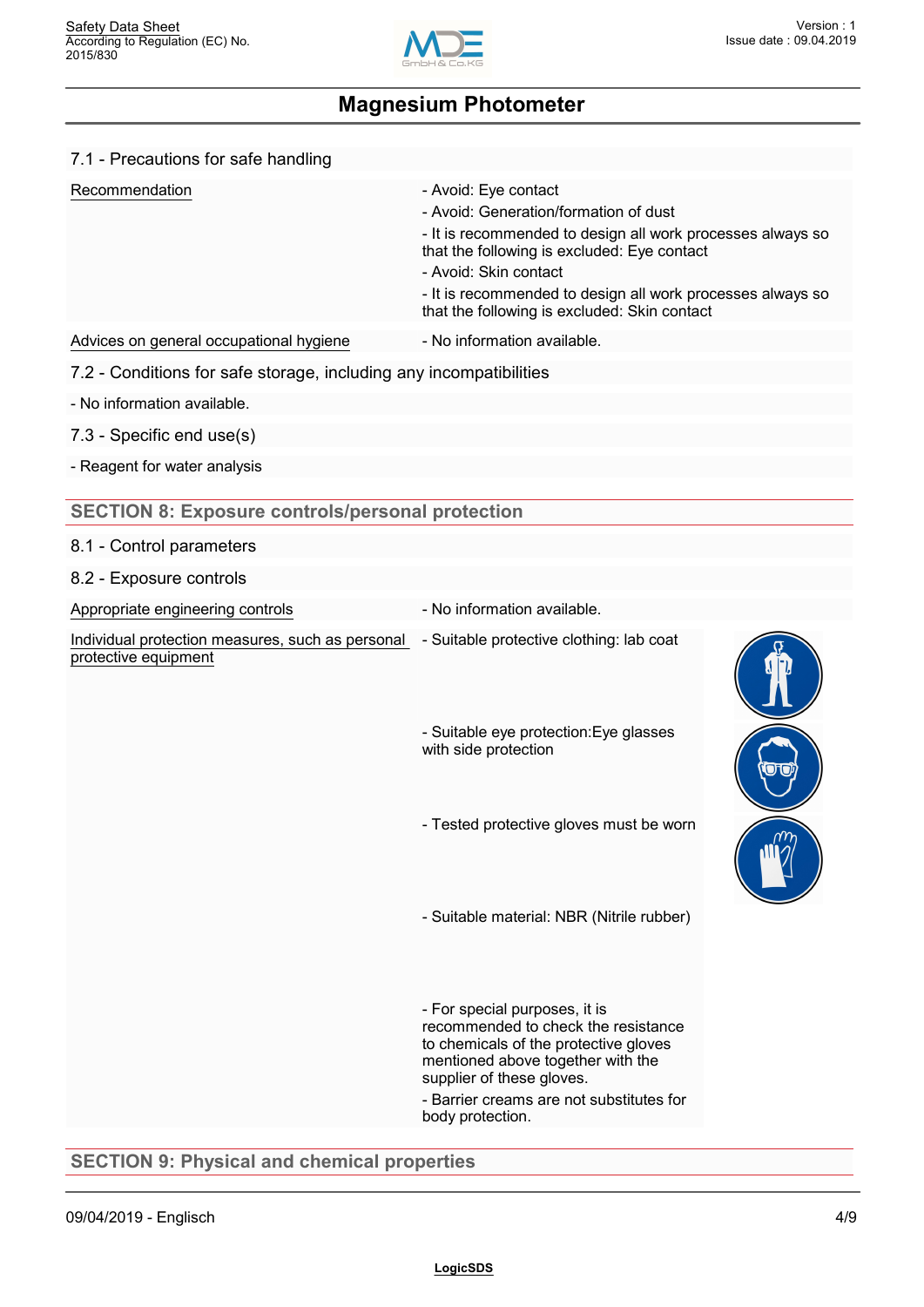

#### 9.1 - Information on basic physical and chemical properties

| Physical state                | Solid     | Appearance        | <b>Tablets</b> |
|-------------------------------|-----------|-------------------|----------------|
| Colour                        | light red | Odour             | odourless      |
| Odour threshold               |           | No data available |                |
| pH                            |           | 11                |                |
|                               |           | 16 g/l            |                |
| Melting point                 |           | No data available |                |
| Freezing point                |           | No data available |                |
| Boiling point                 |           | No data available |                |
| Flash point                   |           | No data available |                |
| Evaporation rate              |           | No data available |                |
| flammability                  |           | No data available |                |
| Lower explosion limit         |           | No data available |                |
| Upper explosion limit         |           | No data available |                |
| Vapour pressure               |           | No data available |                |
| Vapour density                |           | No data available |                |
| Relative density              |           | No data available |                |
| Density                       |           | No data available |                |
| Solubility (Water)            |           | very soluble      |                |
| Solubility (Ethanol)          |           | No data available |                |
| Solubility (Acetone)          |           | No data available |                |
| Solubility (Organic solvents) |           | No data available |                |
| Log KOC                       |           | No data available |                |
| Auto-ignition temperature     |           | No data available |                |
| Decomposition temperature     |           | No data available |                |
| Kinematic viscosity           |           | No data available |                |
| Dynamic viscosity             |           | No data available |                |

#### 9.2 - Other information

| VOC content             | l No data available l |
|-------------------------|-----------------------|
| Minimum ignition energy | l No data available   |
| Conductivity            | l No data available l |

## **SECTION 10: Stability and reactivity**

10.1 - Reactivity

- This material is considered to be non-reactive under normal use conditions.

#### 10.2 - Chemical stability

- The product is chemically stable under recommended conditions of storage, use and temperature.

- 10.3 Possibility of hazardous reactions
- No hazardous reaction when handled and stored according to provisions.

10.4 - Conditions to avoid

- No information available.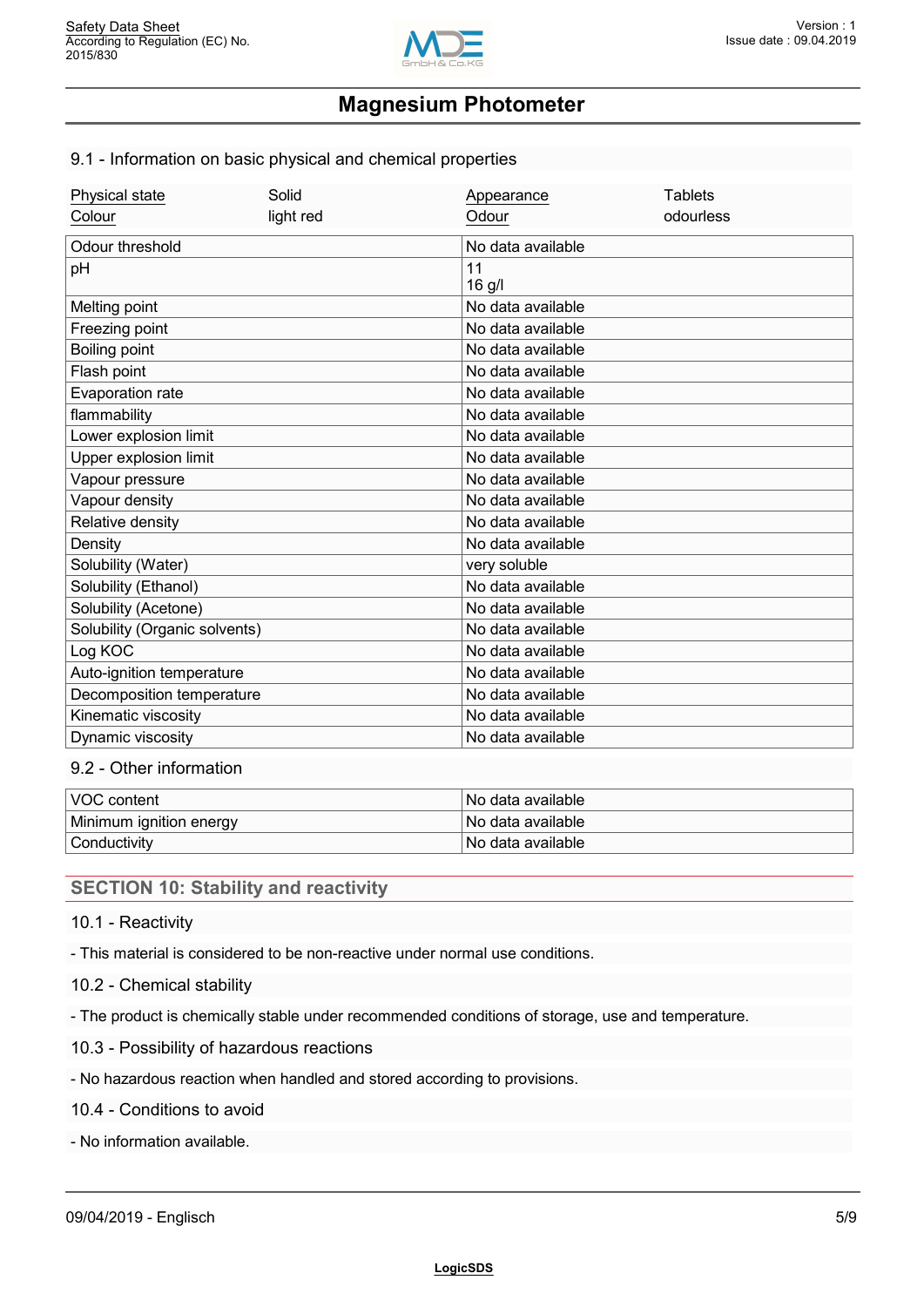

10.5 - Incompatible materials

- No information available.

10.6 - Hazardous decomposition products

- Does not decompose when used for intended uses.

## **SECTION 11: Toxicological information**

#### 11.1 - Information on toxicological effects

Acute toxicity **Acute toxicity 1988** 

Toxicity : Mixture

| LD50 oral (rat)                       | No data available    |
|---------------------------------------|----------------------|
| LD50 dermal (rat)                     | No data available    |
| LD50 dermal (rabbit)                  | 'No data available l |
| LC50 inhalation (rat)                 | No data available    |
| LC50 inhalation dusts and mists (rat) | No data available    |
| LC50 inhalation vapours (rat)         | No data available    |
|                                       |                      |

- Based on available data, the classification criteria are not met.

#### Toxicity : Substances

|                                           | Lithium hydroxide monohydrate (1310-66-3)                             |                                          |
|-------------------------------------------|-----------------------------------------------------------------------|------------------------------------------|
|                                           | LD50 oral (rat)                                                       | 368 mg/kg                                |
|                                           | LC50 inhalation dusts and mists (rat)                                 | $> 6,15$ mg/l<br>4h (OECD Guideline 403) |
| Skin corrosion/irritation                 | - Irritation, Category 2 - Causes skin irritation                     |                                          |
|                                           | - Irritating to skin.                                                 |                                          |
| Serious eye damage/eye<br>irritation      | - Serious eye damage, Category 1 - Causes serious eye damage          |                                          |
|                                           | - Risk of serious damage to eyes.<br>- Causes serious eye irritation. |                                          |
| Respiratory or skin<br>sensitisation      | - Not classified                                                      |                                          |
| Germ cell mutagenicity                    | - Not classified                                                      |                                          |
| Carcinogenicity                           | - Not classified                                                      |                                          |
| Reproductive toxicity                     | - Not classified                                                      |                                          |
| STOT-single exposure                      | - Not classified                                                      |                                          |
| STOT-repeated exposure                    | - Not classified                                                      |                                          |
| Aspiration hazard                         | - Not classified                                                      |                                          |
| <b>SECTION 12: Ecological information</b> |                                                                       |                                          |

12.1 - Toxicity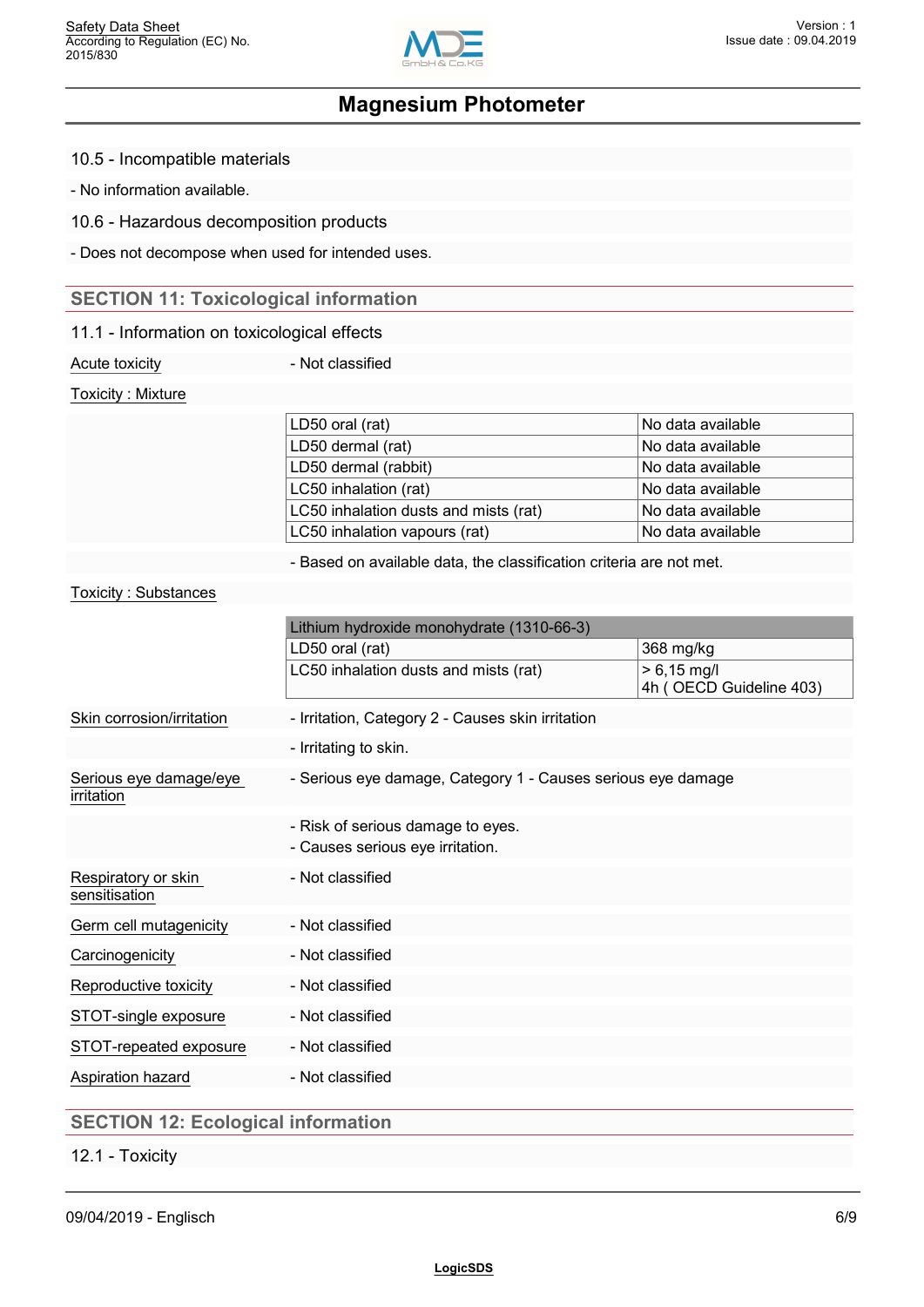

Toxicity : Mixture

| EC50 48 hr crustacea              | No data available |  |
|-----------------------------------|-------------------|--|
| LC50 96 hr fish                   | No data available |  |
| ErC50 algae                       | No data available |  |
| ErC50 other aquatic plants        | No data available |  |
| NOEC chronic fish                 | No data available |  |
| NOEC chronic crustacea            | No data available |  |
| NOEC chronic algae                | No data available |  |
| NOEC chronic other aquatic plants | No data available |  |

#### Toxicity : Substances

| Lithium hydroxide monohydrate (1310-66-3) |                                                      |
|-------------------------------------------|------------------------------------------------------|
| EC50 48 hr crustacea                      | $33,5$ mg/l<br>Daphnia magna<br>(OECD Guideline 202) |
| LC50 96 hr fish                           | 109 mg/l<br>Danio rerio (OECD Guideline<br>203)      |
| ErC50 algae                               | 41,62 mg/l<br>Pseudokirchneriella<br>subcapitata     |

- The substance/mixture does not fullfill the criteria of the acute aquatic toxicity according to Regulation (EC) No 1272/2008 [CLP], Annex I.

#### 12.2 - Persistence and degradability

| Biochemical oxygen demand (BOD) | ⊟No data available l  |
|---------------------------------|-----------------------|
| Chemical oyxgen demand (COD)    | l No data available l |
| % of biodegradation in 28 days  | l No data available l |

- No information available.

#### 12.3 - Bioaccumulative potential

| <b>Bioco</b><br>$\sim$<br>⊣ (BC)<br>oncentration<br>tactor | available<br>Νć |
|------------------------------------------------------------|-----------------|
| . na                                                       | available       |
| ĸ                                                          | Νú              |
| --                                                         |                 |

- No indication of bioaccumulation potential.

#### 12.4 - Mobility in soil

- No information available.

## 12.5 - Results of PBT and vPvB assessment

- No information available.

- No information available.

#### 12.6 - Other adverse effects

- No information available.

#### **SECTION 13: Disposal considerations**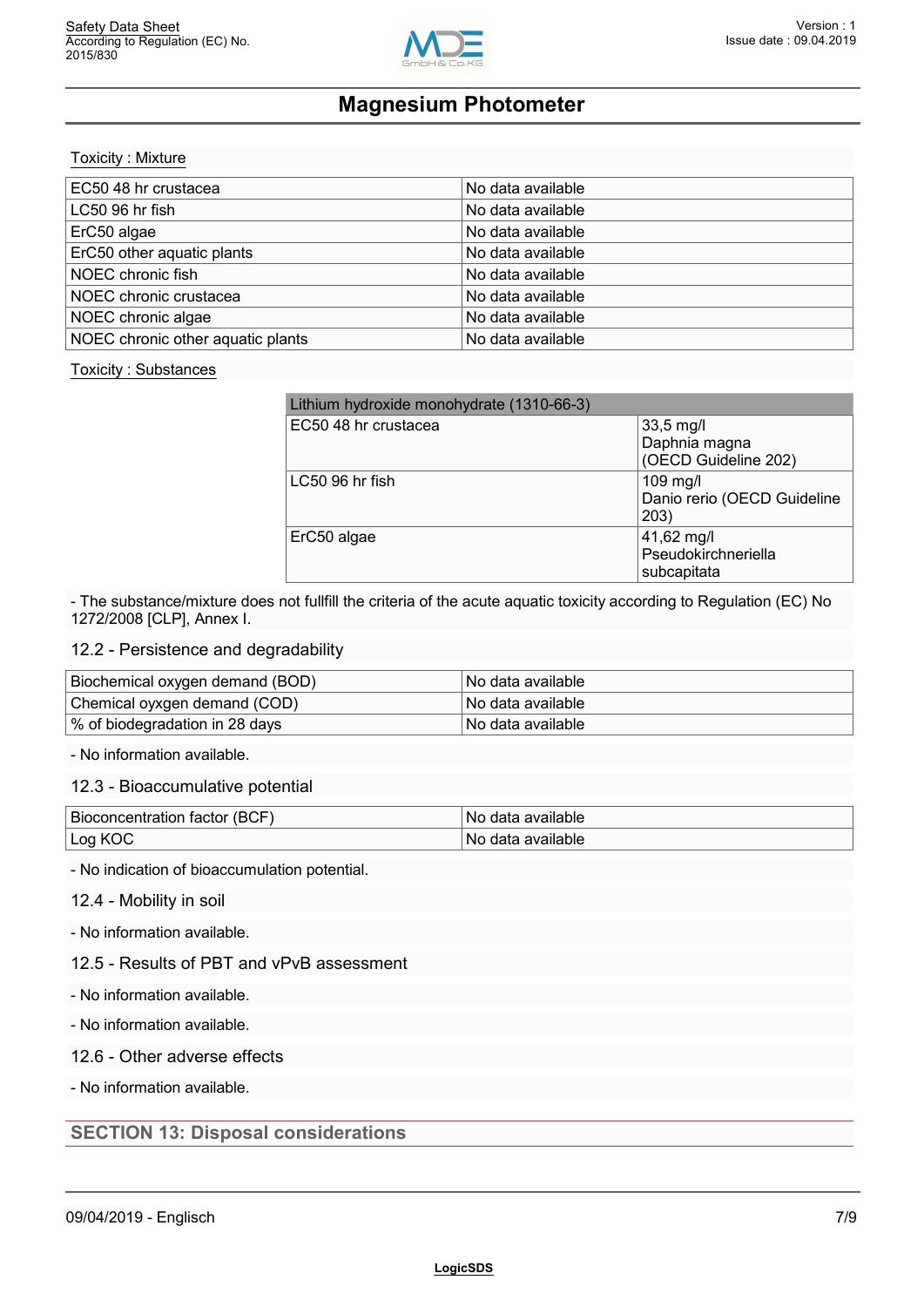

#### 13.1 - Waste treatment methods

| Waste treatment methods                      | - Dispose of waste according to applicable legislation. |
|----------------------------------------------|---------------------------------------------------------|
| Sewage disposal                              | - No information available.                             |
| Special precautions for waste treatment      | - No information available.                             |
| Community or national or regional provisions | - Dispose according to legislation.                     |

#### **SECTION 14: Transport information**

14.1 - UN number

Not applicable

- 14.2 UN proper shipping name
- 14.3 Transport hazard class(es)
- 14.4 Packing group
- 14.5 Environmental hazards

Additional information - No dangerous good in sense of these transport regulations.

14.6 - Special precautions for user

14.7 - Transport in bulk according to Annex II of MARPOL 73/78 and the IBC Code

#### **SECTION 15: Regulatory information**

15.1 - Safety, health and environmental regulations/legislation specific for the substance or mixture

| Substances REACH      | <b>None</b>       |  |
|-----------------------|-------------------|--|
| candidates            |                   |  |
| Substances Annex XIV  | None              |  |
| Substances Annex XVII | None              |  |
| VOC content           | No data available |  |

#### 15.2 - Chemical Safety Assessment

Chemical safety assessment carried - No information available. out for the product

## **SECTION 16: Other information**

#### SDS versions

| <b>Version</b> | <b>Issue date</b> | Description of the amendments                      |
|----------------|-------------------|----------------------------------------------------|
|                | 09.04.2019        | $\overline{\mathsf{MSD}^{\mathsf{c}}}$<br>creation |

| Abbreviations and acronyms | - See overview table at www.euphrac.eu |
|----------------------------|----------------------------------------|
|----------------------------|----------------------------------------|

Texts of the regulatory sentences

|              | Acute Tox. 4 Oral   Acute toxicity (oral) - Category 4 |
|--------------|--------------------------------------------------------|
| ∣Eye Dam. 1  | Serious eye damage, Category 1                         |
| Eye Irrit. 2 | Eye irritation - Category 2                            |